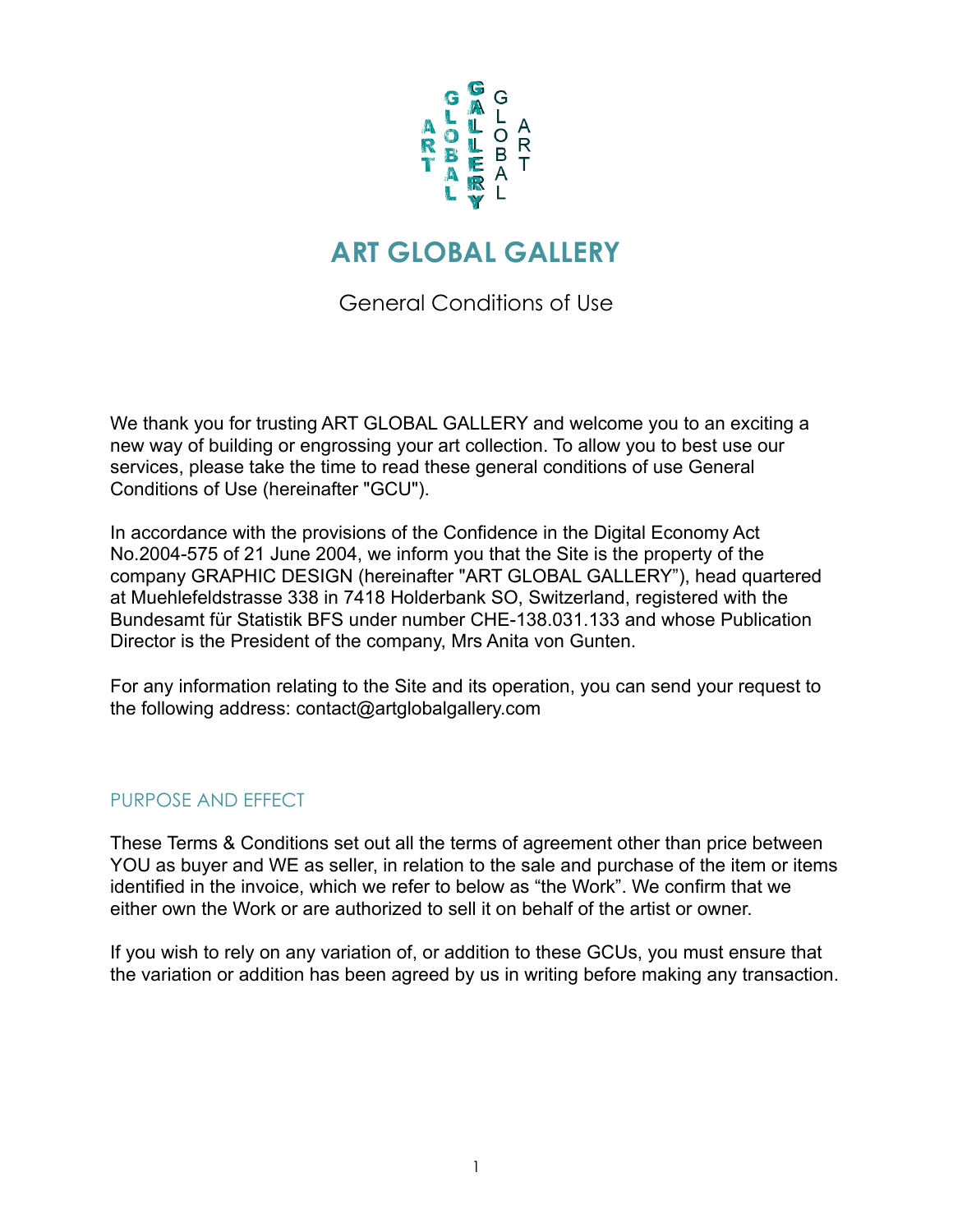#### OPPOSABILITY OF THE GCU

ART GLOBAL GALLERY reserves the right to modify, at any time, the GCU in order to factor in any legal, jurisprudential, editorial, functional and/or technical evolution required. The version of the GCU that shall prevail is the one that is accessible and downloadable online via the Site on the day the Site is being used by the User and available at the address: www.artglobalgallery.com/.

Any use of the Site by the User after posting the modified GCU constitutes acceptance of the said GCU by the later.

Any use of the Site by the User constitutes acceptance of the said GCU by the later.

## DESCRIPTION OF SERVICES

The Site offers Users a service allowing them to consult the catalogue of the various artists and artworks offered for sale by the artists registered through the Site, as well as making offers to purchase artworks that are for sale. The sales are made in application of the General Conditions of Sale available at the following address: www.artglobalgallery.com/. It is the Users responsibility to read and understand this conditions before making any purchase. Processing a purchase constitutes the full acceptance of this conditions.

## ACCESS TO SERVICES

The use of the Site and its services implies acceptance of these GCU, even without having to create a User account.

The Site allows the User free access to the services.

The Site is accessible free of charge by any User with an Internet connection.

Expenses (Internet, hardware ...) incurred by the User to access the Site remain his/her responsibility.

## INTELLECTUAL PROPERTY

ART GLOBAL GALLERY is the exclusive owner of all intellectual property rights on both the development of the Site and its content, unless expressly mentioned otherwise. The rights of the images and their reproduction belongs now and in future to each artist/heirs.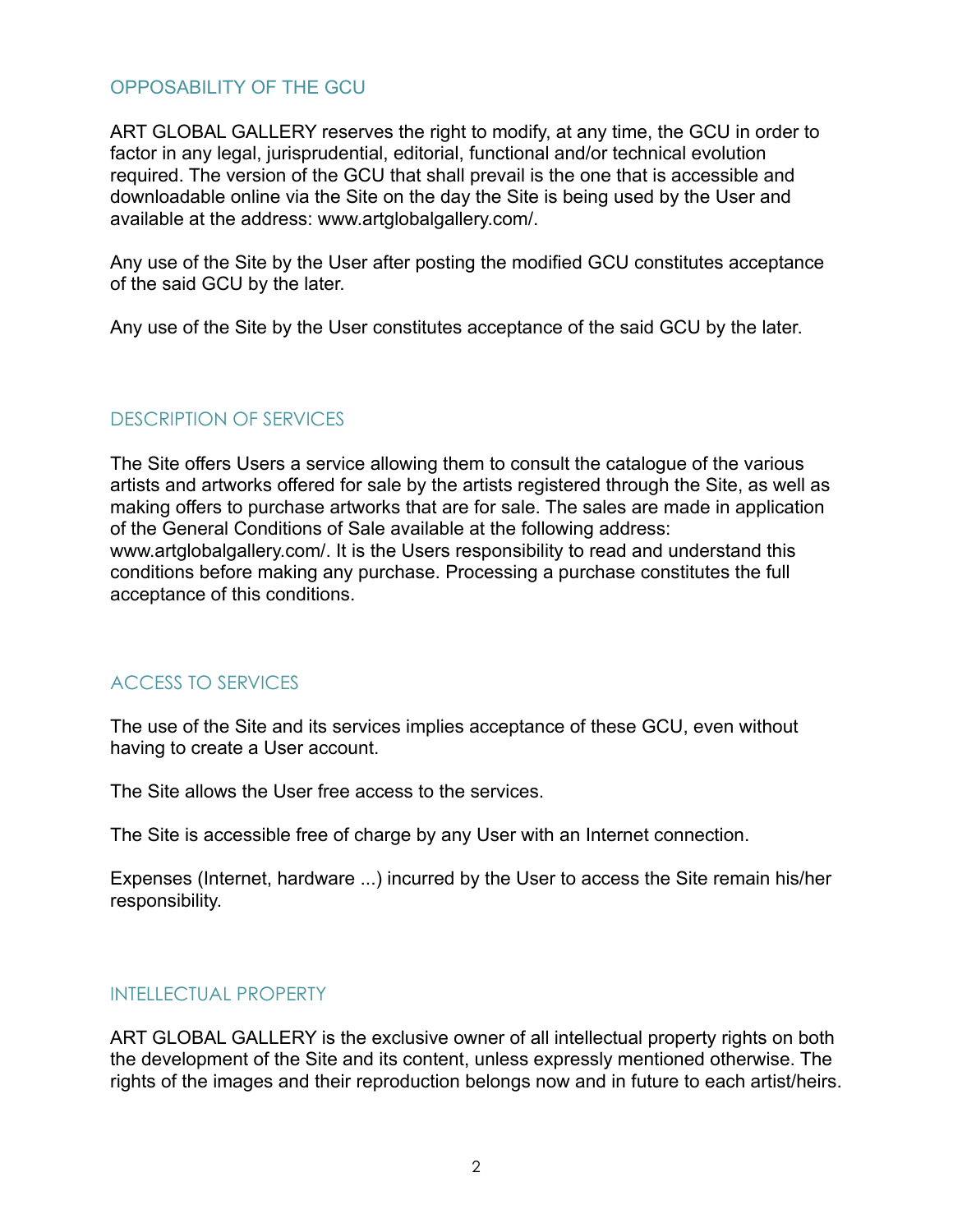Any intentions of reproduction must be managed through ART GLOBAL GALLERY and must be confirmed in written form by us.

The Site, brands, drawings and models, images, texts, photos, logos, graphic charters, software and programs, search engines, data bases, sounds, videos, domain names, design and any other content available on the Site, although this lists not exhaustive, are the exclusive property of ART GLOBAL GALLERY and are protected by the provisions of the copyright law, trademark laws, patent law and any other right of intellectual or industrial property in force in Switzerland or Worldwide.

The User must seek the prior approval of ART GLOBAL GALLERY for any reproduction, publication, copy of the various contents from the Site and any of its social media channels, pages and networks.

Any full or partial reproduction by any process whatsoever, of the content of the Site without the prior authorization from ART GLOBAL GALLERY, would constitute an infringement of Intellectual Property.

## PERSONAL DATA

The personal data of the User are collected and kept by ART GLOBAL GALLERY to allow the implementation of these provisions.

The User has a right of access, modification, correction and deletion of his personal data processed via the Site, and the right to object to the communication of such data to third parties on justified grounds, by sending a quest to the following address: contact@artglobalgallery.com.

ART GLOBAL GALLERY reserves the right to retain certain data in order to justify, when necessary, the perfect execution of their contractual or legal obligations. The stored data will be limited to what is strictly necessary for the operation of the service.

ART GLOBAL GALLERY is committed to take all necessary measures to best protect the confidentiality of the information provided by the User.

## **COOKIES**

By accepting these GCU, the User acknowledges that, when navigating the Site, a Cookie may be installed automatically on its browser.

The User accepts the use of Cookies when navigating the Site, failing which some features of the site may be denied to him. These Cookies are designed to allow a faster and more effective user navigation for the User during his/her various connections on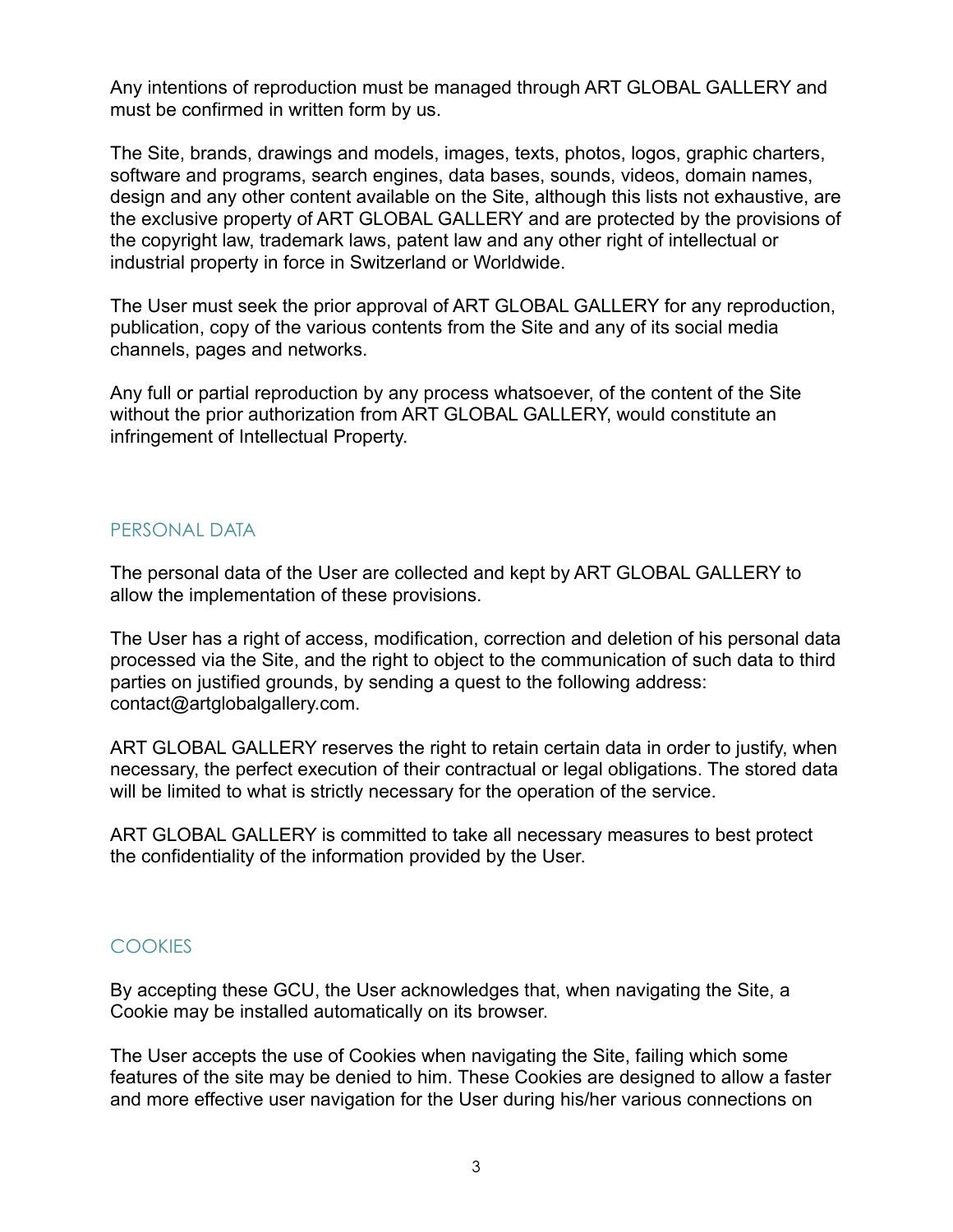the Site. The User may, if he wishes, disable Cookies through the settings of the browser used to access the Site.